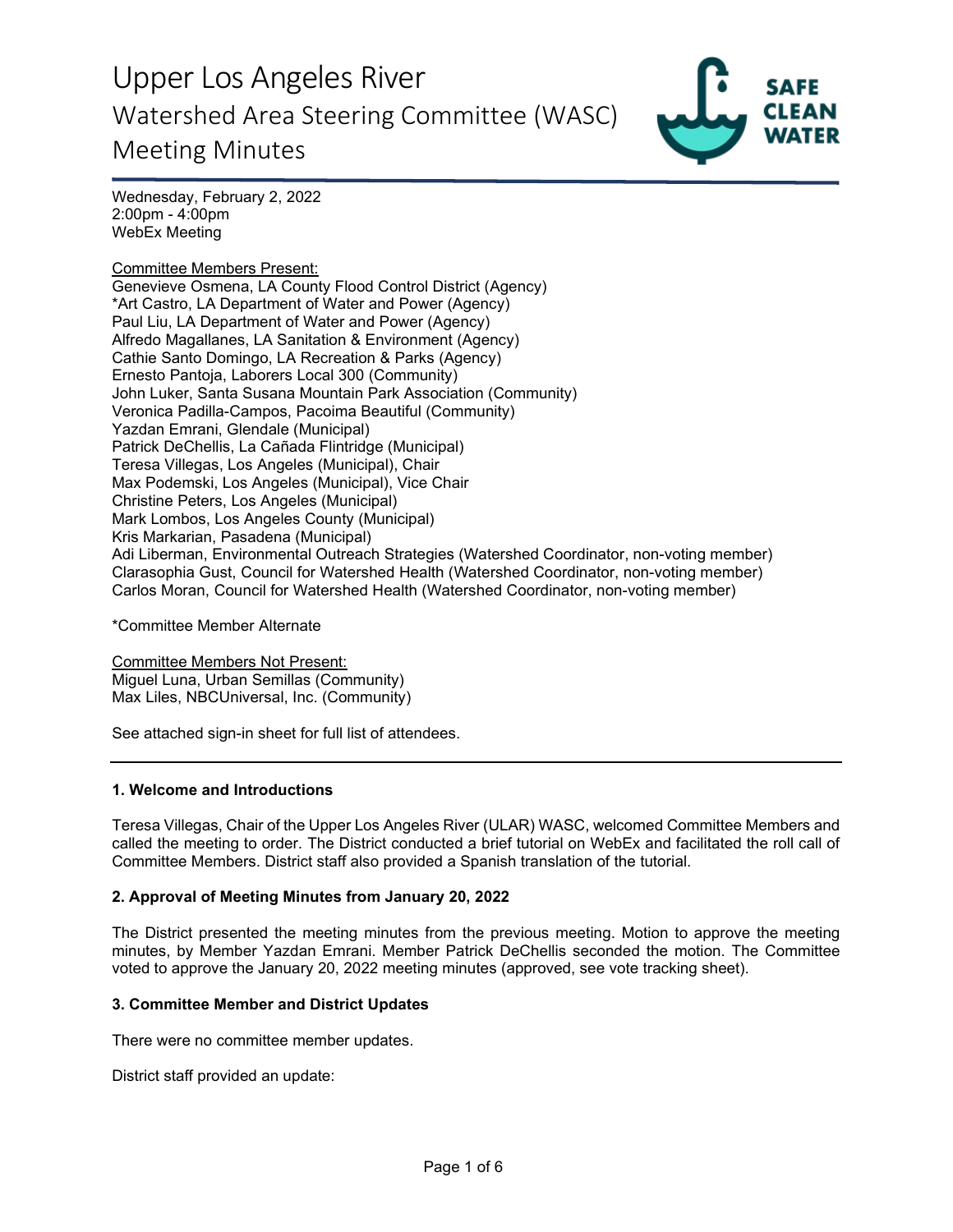

- On January 11, 2022, the Board of Supervisors voted to continue meeting virtually, acting under the authority of Assembly Bill 361 which authorizes public committees to meet without complying with all the teleconferencing requirements of the Brown Act when the situation warrants it. The Board is reviewing every 30 days and will act to cover all the commissions and committees under their authority.
- The District is finalizing proposals to develop feasibility studies for the Technical Resource Programs (TRP) that were approved in the Stormwater Improvement Plan (SIP) in the last round.
- The District is continuing to process transfer agreements for Addendums for Year 1 Call for Projects and initial Transfer Agreements for Year 2 Call for Projects.
- Quarter 3 Quarterly Reports are due May 15, 2022. This applies for projects that were approved in the 2021-2022 SIP.
- The ULAR WASC received 12 Infrastructure Program (IP) projects, 5 Scientific Study projects, and 2 TRP projects. Four IP projects did not pass through the Scoring Committee. Today's meeting will cover two IP project presentations.
- The Stormwater Investment Planning (SIP) tool data has been updated for WASC review. Please review the live beta version and provide feedback as needed.
- Under the Municipal Program, Annual Plans are due April 1 to the Safe, Clean Water Program (SCWP). Annual Plans are required to receive the Municipal Program revenue.
- Claims for the [Low-Income Senior-Owned Special Parcel Tax Exemption](https://safecleanwaterla.org/wp-content/uploads/2021/06/Low-Income-Senior-Owned-Parcel-Application-20210621.pdf) and [general income](https://safecleanwaterla.org/wp-content/uploads/2021/06/General-Income-Based-Tax-Reduction-Application-20210607.pdf)[based tax reduction](https://safecleanwaterla.org/wp-content/uploads/2021/06/General-Income-Based-Tax-Reduction-Application-20210607.pdf) are due May 1, 2022. More information can be found on the [Safe, Clean Water](https://safecleanwaterla.org/resources/tools/)  [Program website.](https://safecleanwaterla.org/resources/tools/)

### **4. Watershed Coordinator Updates**

Watershed Coordinators Clarasophia Gust, Adi Liberman, and Carlos Moran provided an update on recent activities:

- Watershed Coordinator Liberman provided a presentation to the environmental commission, where they saw good attendance from the community, including Senator Henry Stern. A meeting was also held with a project proponent.
- Watershed Coordinator Moran held coordination meetings with the City of San Fernando for a green streets project that is applying to the TRP and had successful discussions around leverage funding opportunities with the Mountains Recreation and Conservation Authority (MRCA). Watershed Coordinator Moran has also been supporting coordination between the City of Los Angeles and Promesa Boyle Heights about projects and potential project locations.
- Watershed Coordinator Gust has been supporting funded TRP projects. Watershed Coordinator Gust connected the Alhambra Main Street Green Streets Project with community-based organizations and provided support for its application for Round 4. They also worked with the City of South Pasadena's Arroyo Seco Projects, connecting the project proponent with community stakeholders and addressing concerns brought about in community meetings.
- The Watershed Coordinators will organize education events in the next quarter.

### **5. Ex Parte Communication Disclosures**

Chair Villegas received an email from Dr. Shahriar Eftekharzadeh regarding the North Hollywood Stormwater Capture Project.

### **6. Public Comment Period**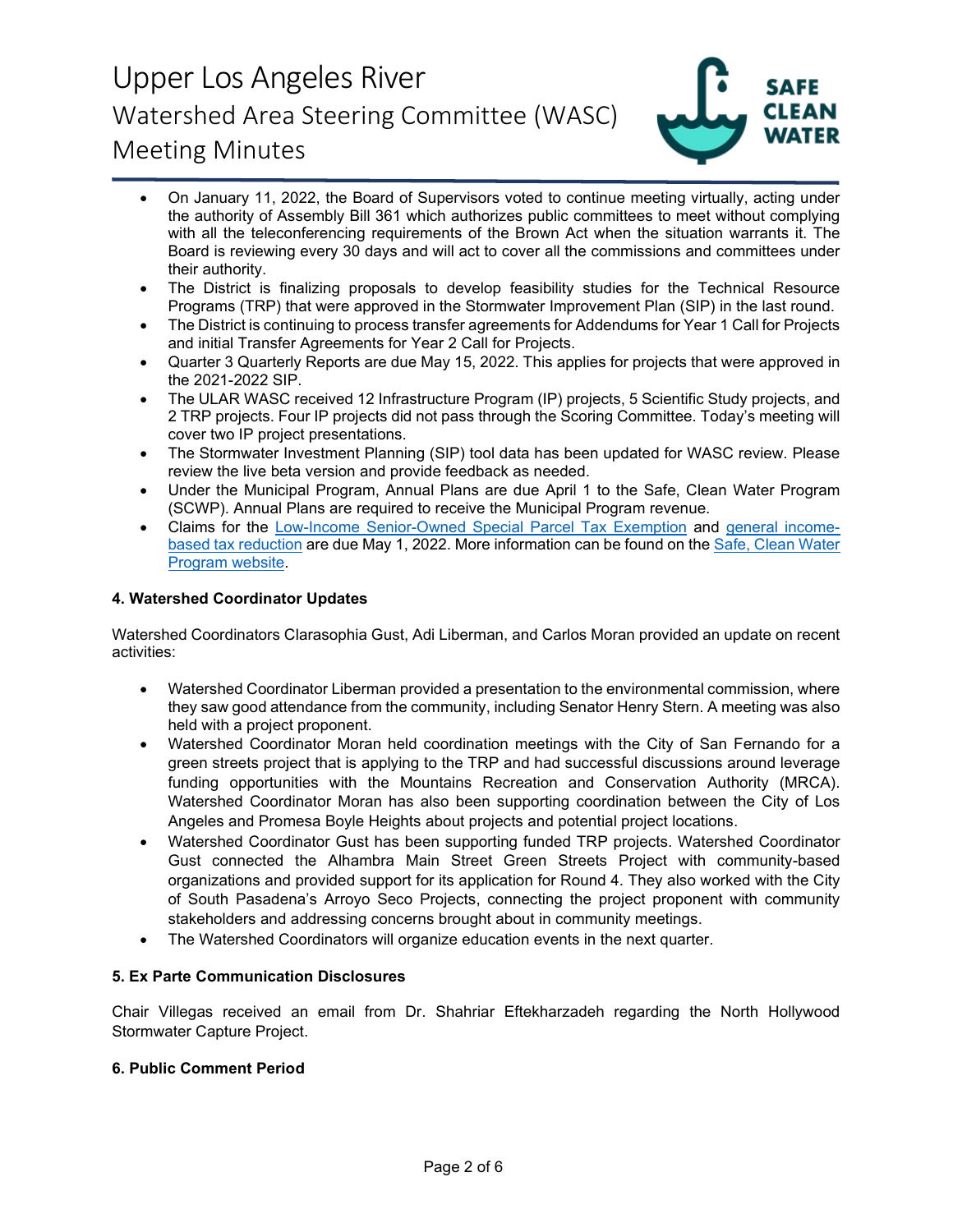

District staff will compile all public comment cards received and include them in the meeting minutes that will be uploaded to the SCWP website as "Meeting Minutes Attachment". During the meeting, District staff will share on the screen those public comment cards that were received prior to the deadline of at least 5:00pm the day prior to the meeting.

Dr. Shahriar Eftekharzadeh (SEITec) presented and read verbatim a comment card regarding the North Hollywood Park Stormwater Capture Project.

Michael Scaduto (City of LA) presented a comment card but declined to make spoken comments.

Manuel Aguilar (Water Rights and Water Management Group, Los Angeles Department of Water and Power) made spoken comments about the North Hollywood Park Stormwater Capture Project and referred to a letter that was sent to the SCW email on February 2, past the deadline for the letter to be shared on the screen during the meeting. The public comment card will be included in the meeting minutes attachment that will be uploaded to the SCWP website. Aguilar spoken comments expressed the LADWP objection to the ULAR WASC considering support for the North Hollywood Park Stormwater Capture Project. Aguilar reminded that LADWP previously submitted the same project for funding in Round 2 but was not awarded funding. Since, LADWP has sought funding from other sources for the project LADWP designed. Aguilar objected to SEITec resubmitting aspects of LADWP's proposal for funding considerations without authorization from LADWP, and that SEITec will not be able to complete the project because City of Los Angeles Department of Recreation and Parks did not grant permission to access the site. Further, LADWP manages water rights under LA charter, and based on a court adjudication only the City of Los Angeles has the right to water in the San Fernando Valley; the project as proposed would violate those water rights. Aguilar ended by urging the WASC to decline funding for the North Hollywood Stormwater Capture Project.

#### **7. Presentations and Discussion Items:**

### **a) Infrastructure Program (IP) Presentations**

#### **i. Watts Civic Center Serenity Greenway**

*Presentation by Aksel Palacious, David H. Pohl, Ashley Lozada, Crystal Chang. The Serenity Greenway transforms a concrete alley to provide dry weather and stormwater infiltration through a dry well system and a green and safe corridor to the community park.*

Member Veronica Padilla-Campos asked for information about how the alley is currently used and whether the project will encourage multimodal transportation methods. The Member Padilla-Campos also asked if there is a contingency plan for blocking entrances. Pohl and Lozada replied that service vehicles use the alley as well as pedestrians to access neighboring facilities via multimodal transportation methods. The project will coordinate with the Civic Center to block a portion of the entrance to create a safer pedestrian path while maintaining access to the alley.

Member Max Podemski commented that there are many city-owned facilities surrounding the project site and asked if there were conversations around having future projects help direct traffic towards the alley. Lozada responded that the construction is for a future Kaiser Clinic. Surrounding facilities support the proposed project and are open to helping attract traffic flow to the project. Pohl commented that they are looking to add amenities and artwork through private funds and neighboring facilities support.

Member Genevieve Osmena asked whether the project will capture flows from on-site and the upstream drainage area. Member Osmena also asked whether there had been reports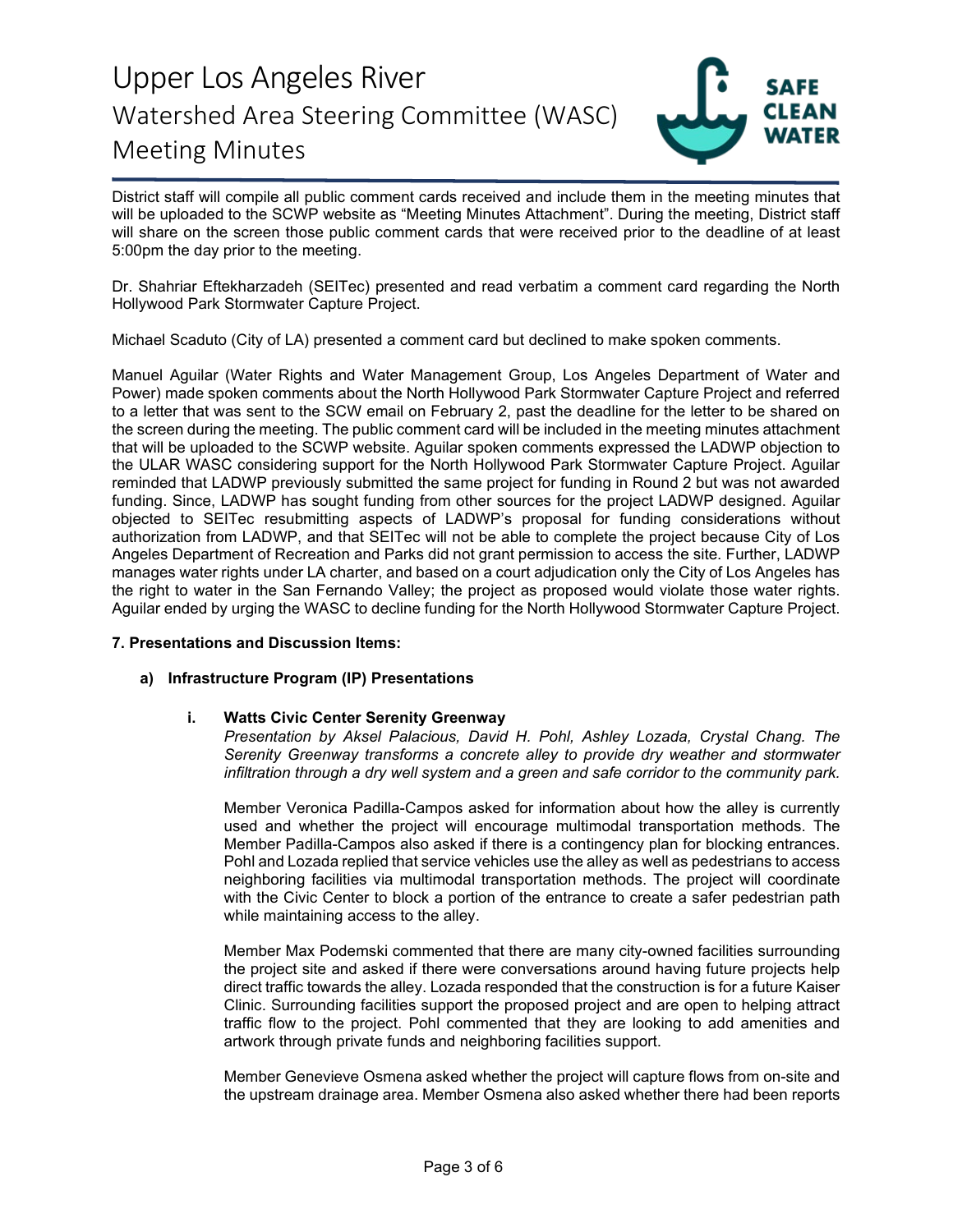

of local flooding, given the project's role in flood management and requested clarification about whether the storm drain is the City's or County's. Pohl responded that the storm drain is part of the City's system and the project will collect dry weather flow from the drainage area. A preliminary geotechnical investigation showed that the project has the capacity to capture higher flows, possibly the  $85<sup>th</sup>$  percentile storm from a portion of the 73-acre drainage area. The project proponent would need to conduct additional testing to verify the feasibility, but they hope to collect flows beyond the alleyway. Pohl also responded that there have not been specific reports of local flooding.

Member Padilla-Campos encouraged community participation in the design process to make sure that the design incorporates features that address their needs. Pohl agreed and mentioned that the project concept began with community input and that they will work towards making it a community-based project.

#### **ii. North Hollywood Park Stormwater Capture Project**

*Presentation by Shahriar Eftekharzadeh, PhD, PE, PMP. Captures 100% of 85th percentile storm from 2,045 acres net drainage area and provides 1,378 acre-feet of water supply benefits with minimal excavation and public impact.*

Dr. Eftekharzadeh referred to the public comments that were shared in Agenda Item 6. Dr. Eftekharzadeh clarified that SEITec had repeatedly requested LADWP's support for the alternative proposed project but did not receive a reply. Dr. Eftekharzadeh clarified that the project will not claim water that is by right the City of Los Angeles's, stating that it infiltrates water into the San Fernando Basin which is what the original project (which LADWP submitted) proposed to do. Regarding the authority to use the LADWP feasibility study, SEITec used the application materials which were made publicly available. Dr. Eftekharzadeh also asserted that the SCWP application process is unfair towards nonmunicipal applicants.

Following the presentation, District staff provided additional context on the project situation. The project was submitted with a different design configuration by LADWP but was not awarded funding in the fiscal year 2021-2022 Stormwater Investment Plan (SIP). The currently submitted project from SEITec has not received a letter of support from the municipality (City of Los Angeles) nor a conceptual design approval from the Los Angeles County Flood Control District. This situation is the first of its kind in the ULAR WASC, and the District recognizes that there is a disconnect between the ordinance and the [Feasibility](https://safecleanwaterla.org/wp-content/uploads/2019/09/Feasibility-Study-Guidelines-20190917-FINAL-1.pdf)  [Study Guidelines,](https://safecleanwaterla.org/wp-content/uploads/2019/09/Feasibility-Study-Guidelines-20190917-FINAL-1.pdf) and the District will be updating the guidelines to provide clarity to what support and approvals are required and at which point in the process. The ordinance requires non-municipal applicants to have a letter of support prior to disbursement of funds [\(Chapter 16\)](https://library.municode.com/ca/los_angeles_county/codes/code_of_ordinances?nodeId=FLCODICO_CH16LOANRESACLWAPRSPPATAPRSTURRUCARESTURRUPO). The District does perform completion checks on applications, but only for readiness for scoring. The proposed project application passed the completion check to be scored and be considered by the WASC. If the project is desirable, the WASC can ask the City of Los Angeles to reconsider the support for the project with an application. If the project did not receive a letter of support, then it would not be eligible to receive funding via the SIP.

Chair Villegas asked whether the correction in the Feasibility Study Guidelines will prevent a situation like this from happening again in the future. District said the Feasibility Study Guidelines will be updated to specify what needs to be submitted and by when.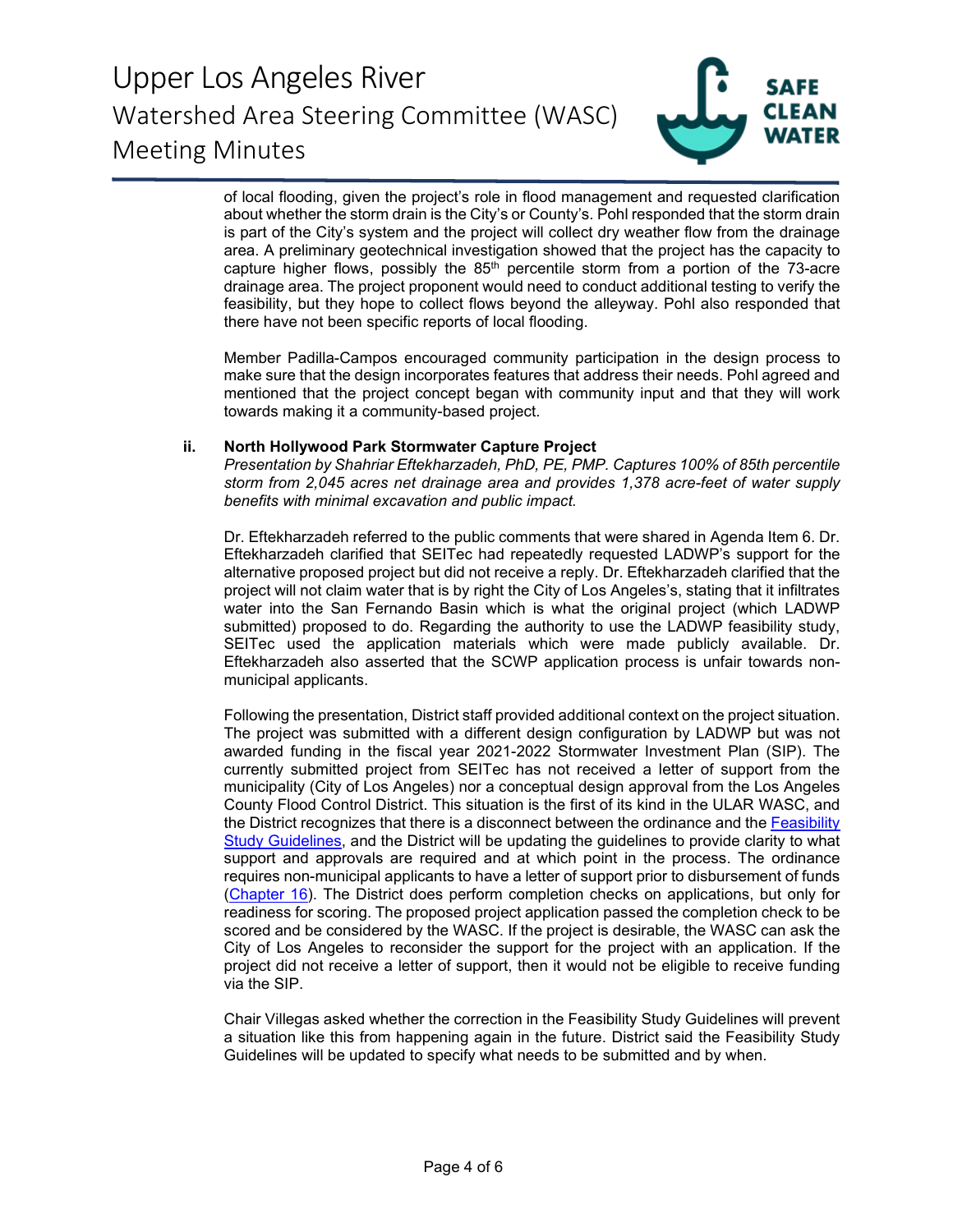

Dr. Eftekharzadeh commented that it is not clear in the Feasibility Study Guidelines what the non-municipal applicant should do if a letter of support is not received or if the municipality does not respond to the applicant.

Chair Villegas commented that, when working with nonprofits or engineering firms, there is a partnership with government if the project will be on government property or located within the public right of way. Chair Villegas shared that from personal experience, it is helpful for a project to have a good partnership with the government from the beginning and observed that it does not seem to be that way for this project.

Member Padilla-Campos said the park is used heavily by the community, but the project proponent has not demonstrated community support and no community outreach has been conducted. Member Padilla-Campos also mentioned that if the Pacoima Beautiful letter of support was recycled, it would be a red flag in the application, but noted that that would need to be confirmed.

Dr. Eftekharzadeh noted that the project employs an almost entirely closed excavation method with minimal open excavation, resulting in minimal disruptions to the community's access to the park during construction. Dr. Eftekharzadeh asserted that when the project was presented to the North Hollywood Neighborhood Council, LADWP pressured them into not providing a letter of support. SEITec's proposed project would not close the park, unlike the initial plan submitted by LADWP.

Member Padilla-Campos recommended community outreach should be conducted if the project proposes any changes to the park.

Dr. Eftekharzadeh emphasized that the application does not claim to have received letters of support and acknowledges that reference to letters of support were included as part of the material from the previous application submitted by LADWP. SEITec believes that the community would more strongly support this project given its less disruptive nature. SEITec also wrote to multiple community-based organizations to collect letters of support which Dr. Eftekharzadeh believes they did not receive because SEITec is a non-municipal applicant. Dr. Eftekharzadeh urged the WASC to consider the engineering details behind the proposed feasibility study to determine if the proposed alternative is feasible and less invasive than the originally proposed project by LADWP.

Member Cathie Santo-Domingo noted that dry wells are proposed under this project and an opening of any size in the park can be problematic. Member Santo-Domingo referenced an incident where a child fell into a storm drain and asked how the project envisions the dry well. Member Santo-Domingo also asked for information about the maintenance requirements for the underground piping. Dr. Eftkeharzadeh replied that the dry wells would only be open during construction, not need an access point at every dry well and be accessible via manholes. Dr. Eftekharzadeh shared that there is minimal maintenance required for the underground piping as compared to a typical infiltration gallery which would be prone to clogging.

#### **8. Public Comment Period**

Dr. Eftekharzadeh reiterated that for innovation to occur, as is encouraged by the SCWP, non-municipal applicants need support. The ordinance foresees this and believes that it tasked the WASC and District to provide assistance with letters of support. Dr. Eftekharzadeh noted that SEITec proposed this alternative to the LADWP, but SEITec's outreach was not accepted by the LADWP.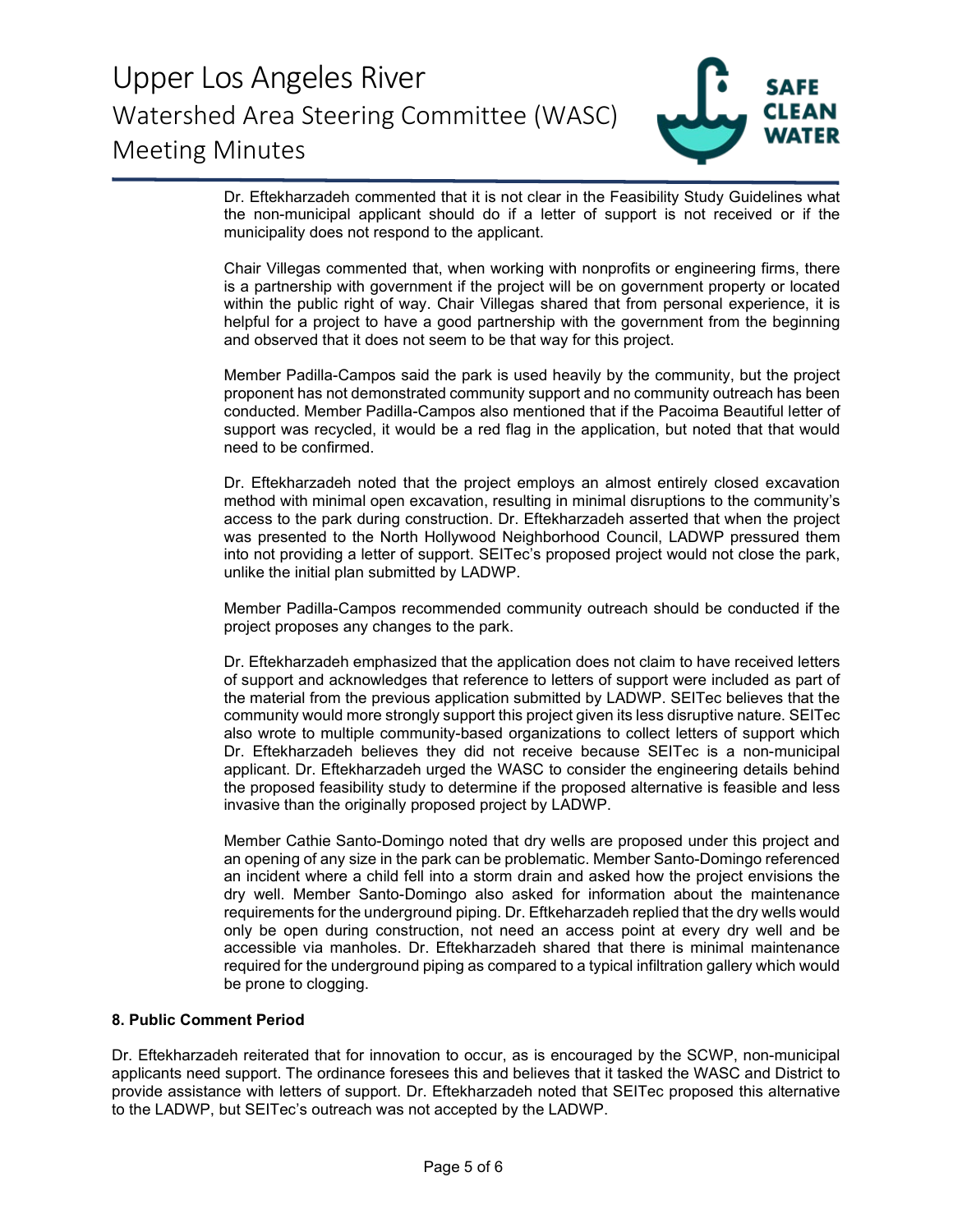

Chair Villegas expressed belief in importance of innovation and receiving proposals from non-municipal applicants, but that the process for considering projects is different than repackaging of a pre-existing project application that did not receive funding and presenting it to the WASC. The Chair encouraged all applicants to follow the process.

### **9. Voting Items**

There were no voting items.

#### **10. Items for Next Agenda**

The next meeting will take place on Wednesday, March 2, 2022, from 2 – 4 PM. See the SCWP website for meeting details.

- a) Regional Program Quarterly Reporting Summary
	- i. Quarter 3 (January March 2021) and Quarter 4 (April June 2021)
- b) Reselect the current Upper Los Angeles River Watershed Coordinators for the next term
- c) Upper Los Angeles River Project Prioritization and Selection Discussion for populating the Fiscal Year 2022-23 Stormwater Investment Plan

District staff will be sending out a summary of resources available for the SIP and a request to submit preliminary project rankings to the WASC members. District staff also noted that for future WASC WebEx meetings, attendees will need to provide their affiliation.

The February 17<sup>th</sup> meeting will be cancelled.

#### **11. Adjournment**

Chair Villegas thanked WASC members and the public for their attendance and participation and adjourned the meeting.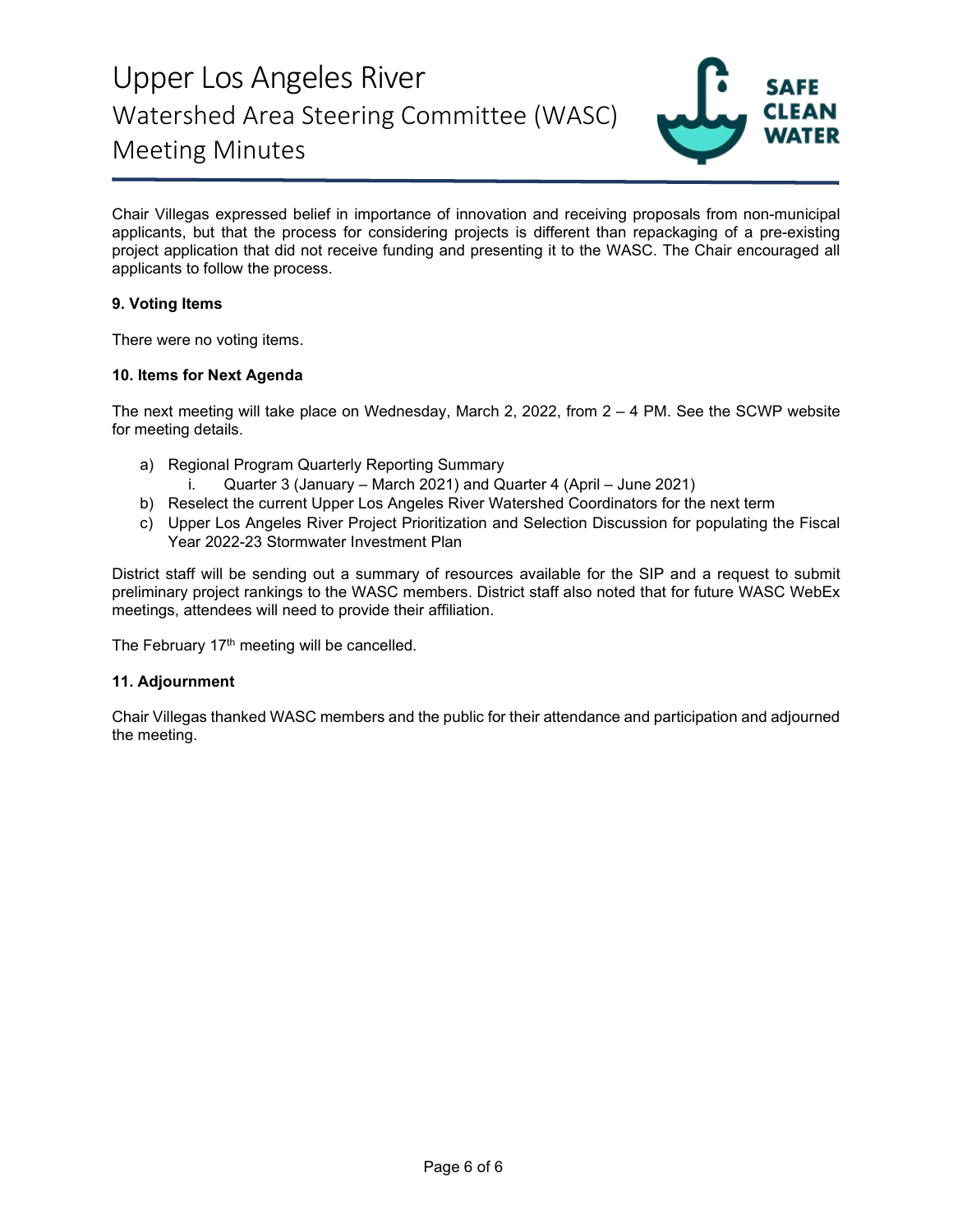| Upper Los Angeles River - February 2, 2022 |                                          |                          |          |                        |                     |                        |
|--------------------------------------------|------------------------------------------|--------------------------|----------|------------------------|---------------------|------------------------|
|                                            |                                          | <b>Quorum Present</b>    |          |                        | <b>Voting Items</b> |                        |
|                                            |                                          |                          | Voting/  |                        | Voting/             | Approve 1-20-2022      |
| <b>Member Type</b>                         | <b>Position</b>                          | <b>Member</b>            | Present? | Alternate              | Present?            | <b>Meeting Minutes</b> |
| Agency                                     | <b>FCD</b>                               | Genevieve Osmena         | X        | Ramy Gindi             |                     |                        |
| Agency                                     | <b>Water Agency</b>                      | Delon Kwan               |          | <b>Art Castro</b>      | x                   | $\mathsf{v}$           |
| Agency                                     | Groundwater / Water Agency 2             | Paul Liu                 | x        | John Huynh             |                     | a                      |
| Agency                                     | Sanitation                               | Alfredo Magallanes       | x        | <b>Michael Scaduto</b> |                     | $\mathbf v$            |
| Agency                                     | Open Space                               | Cathie Santo Domingo     | x        | Javier Solis           |                     |                        |
| <b>Community Stakeholder</b>               | At Large                                 | Ernesto Pantoja          | х        | Sergio Rascon          |                     | y                      |
| <b>Community Stakeholder</b>               | At Large                                 | Miguel Luna              |          | Yvette Lopez-Ledesma   |                     |                        |
| <b>Community Stakeholder</b>               | Environment                              | John Luker               | x        | Wendi Gladstone        |                     | V                      |
| <b>Community Stakeholder</b>               | <b>Business</b>                          | Max Liles                |          |                        |                     |                        |
| Community Stakeholder                      | EJ                                       | Veronica Padilla-Campos  | x        | Felipe Escobar         |                     | $\mathsf{v}$           |
| Municipal Members                          | Glendale                                 | Yazdan Emrani            | x        |                        |                     | $\mathsf{v}$           |
| Municipal Members                          | La Canada Flintridge                     | <b>Patrick DeChellis</b> | x        | Maged El-Rabaa         |                     | $\mathsf{v}$           |
| Municipal Members                          | Los Angeles                              | <b>Teresa Villegas</b>   | x        | Barbara Romero         |                     | $\mathsf{v}$           |
| Municipal Members                          | Los Angeles                              | Max Podemski             | x        | <b>Ackley Padilla</b>  |                     | a                      |
| Municipal Members                          | Los Angeles                              | <b>Christine Peters</b>  | x        | <b>Rafael Prieto</b>   |                     | a                      |
| Municipal Members                          | Los Angeles County                       | <b>Mark Lombos</b>       | x        | TJ Moon                |                     | a                      |
| Municipal Members                          | Pasadena                                 | Kris Markarian           | x        | <b>Brent Maue</b>      |                     | $\mathsf{v}$           |
| Watershed Coordinator                      |                                          |                          |          |                        |                     |                        |
| <b>Non-Voting Member</b>                   | <b>Environmental Outreach Strategies</b> | Adi Liberman             | x        |                        |                     |                        |
| Watershed Coordinator                      |                                          |                          |          |                        |                     |                        |
| <b>Non-Voting Member</b>                   | Council for Watershed Health             | Clarasophia Gust         | x        |                        |                     |                        |
| Watershed Coordinator                      |                                          |                          |          |                        |                     |                        |
| <b>Non-Voting Member</b>                   | Council for Watershed Health             | Carlos Moran             | x        |                        |                     |                        |
| <b>Total Non-Vacant Seats</b>              |                                          | 17                       |          |                        | Yes (Y)             | 10 <sup>1</sup>        |
| <b>Total Voting Members Present</b>        |                                          | 15 <sub>15</sub>         |          |                        | No(N)               | $\overline{0}$         |
| Agency                                     |                                          | $\overline{5}$           |          |                        | Abstain (A)         | $\overline{4}$         |
| <b>Community Stakeholder</b>               |                                          | 3                        |          |                        | <b>Total</b>        | 14                     |
| <b>Municipal Members</b>                   |                                          | $\overline{7}$           |          |                        |                     | Approved               |